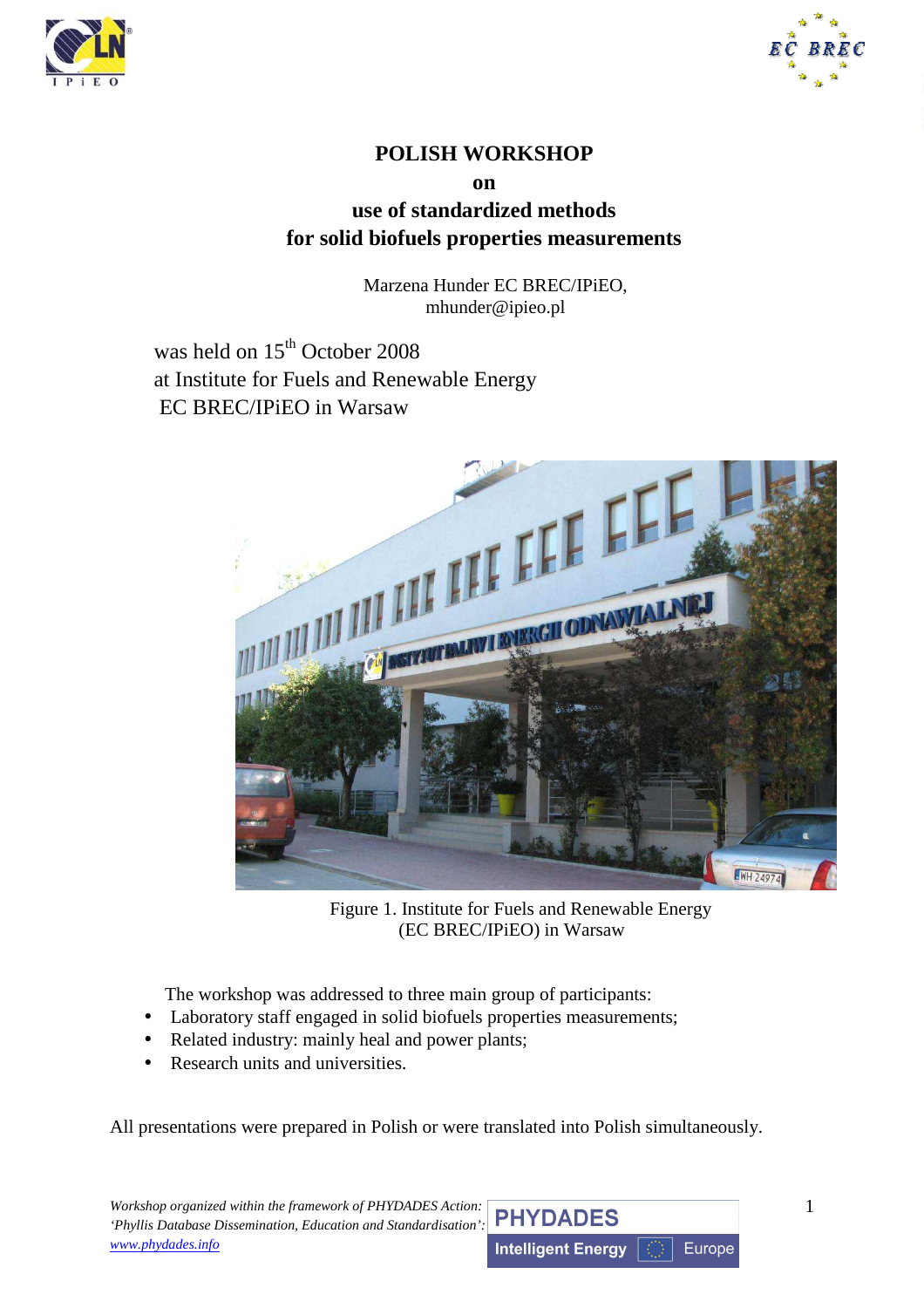





 At workshop, there were participated 36 people (among 39 registered). Over half of them represented industry sector.

Figure 2. Some participants

The presentations were divided into three blocks:

- Welcome, PHYDADES and general issues on solid biofuels standardization;
- Experience of biomass users;
- Physical and chemical properties of solid biofuels ways of its measurements.

Ms. Magdalena Rogulska-director for Renewable Energy Sources within Institute of Fuels and Renewable Energy (EC BREC/IPiEO), and Mr. Jan Pels-PHYDADES Action coordinator (from ECN in Petten, the Netherlands) , welcome all participations.

Mr. Jan Pels, as a first speaker, presented PHYDADES Acion and BioDat database. Later on Ms. Marzena Hunder from EC BREC/IPiEO gave an overview on solid biofuels standardization in Poland and fuel specification and classes as well as issues on quality assurance. Before ending the first part of presentations, Mr Mariusz Cieplik from ECN in Petten (the Netherlands) lectured on sampling and sample preparation.

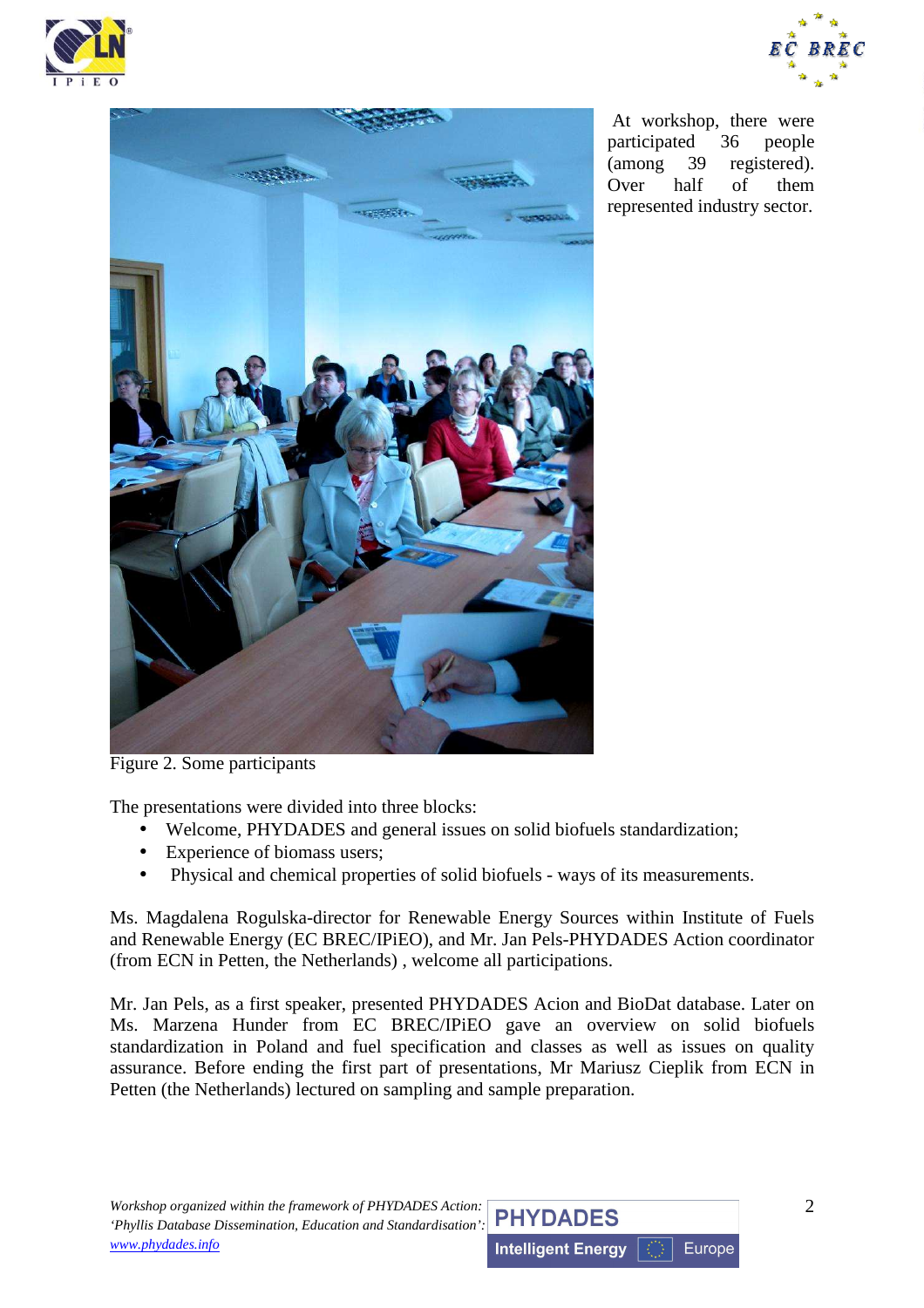





Figure 3. Participants around table and opposite lectures.

The second part started with a lecture on biomass use in Polish conditions prepared by Mr Jan Grzeskowiak from Dalkia in Poznan (Poland). Next presentation gave on overview on general issues on biomass cofiring with coal. Presentation prepared and presented Mr. Bartosz Swiatkowski from Institute of Energy in Warsaw.

At the end of second part, Mr. Jaroslaw Juscicki presented the experience of Opole Heat and Power Plant in biomass use for energy purposes.



The third part was prepared and presented by Ms. Magdalena Wojcik from OFI in Vienna (Austria), who presented methods for chemical and physical properties measurements of solid biofuels.

Coffee breaks and lunch break were an excellent occasion to ask some questions or talk personally with speakers.

Figure 4. Ms. Magdalna Wojcik performing presentations

*Workshop organized within the framework of PHYDADES Action: 'Phyllis Database Dissemination, Education and Standardisation': www.phydades.info*